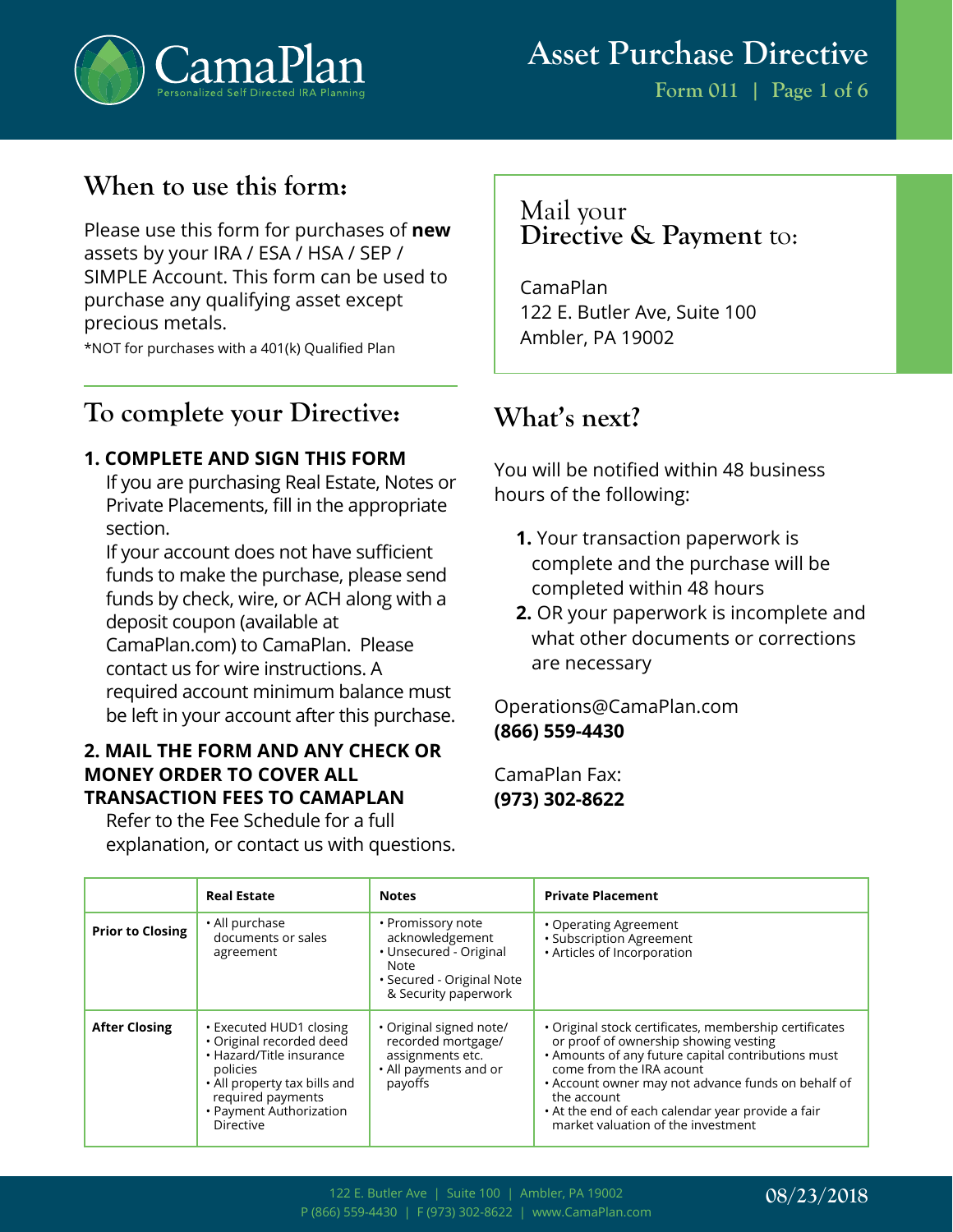

**Form 011 | Page 2 of 6**

| 1. Participant Details                    | Select one investment option         |
|-------------------------------------------|--------------------------------------|
| Name                                      | <b>Option A - Real Estate</b>        |
|                                           | Is there a deposit?                  |
| <b>Account Number</b>                     | Yes<br>Amount \$                     |
|                                           | <b>No</b>                            |
|                                           | Is the property to be mortgaged?     |
| 2. Investment Information                 | Yes<br><b>No</b>                     |
| <b>Asset Description</b>                  |                                      |
|                                           | <b>Option B - Notes</b>              |
|                                           | This is a                            |
|                                           | <b>Existing Note</b><br>New Note     |
|                                           | Is this a secured note?              |
|                                           | Yes                                  |
|                                           | <b>No</b>                            |
| <b>Asset Provider Contact Information</b> | Interest rate %                      |
| Name                                      | <b>Maturity Date</b>                 |
| Phone                                     | Payment Amount \$                    |
|                                           | Monthly<br>Quarterly<br>Annually     |
| IRA Ownership price and percentage of     | Will Interest and Principal payments |
| the Purchase                              | Yes<br><b>No</b><br>be split?        |
|                                           |                                      |
| Total Purchase Price of investment        | <b>Option C - Private Placement</b>  |
| \$                                        | (or Structured Settlements)          |
| Amount to be sent out of account          | Type of Private Placement            |
| \$                                        | <b>LLC</b><br>Trust                  |
| Percentage of ownership                   | Corporation<br>LP                    |
| $\%$                                      | <b>Structured Settlement</b>         |
|                                           | Other                                |
| <b>Asset Location</b>                     | No. of Shares                        |
| Domestic (United States)                  | \$<br>Price per share                |
| International                             |                                      |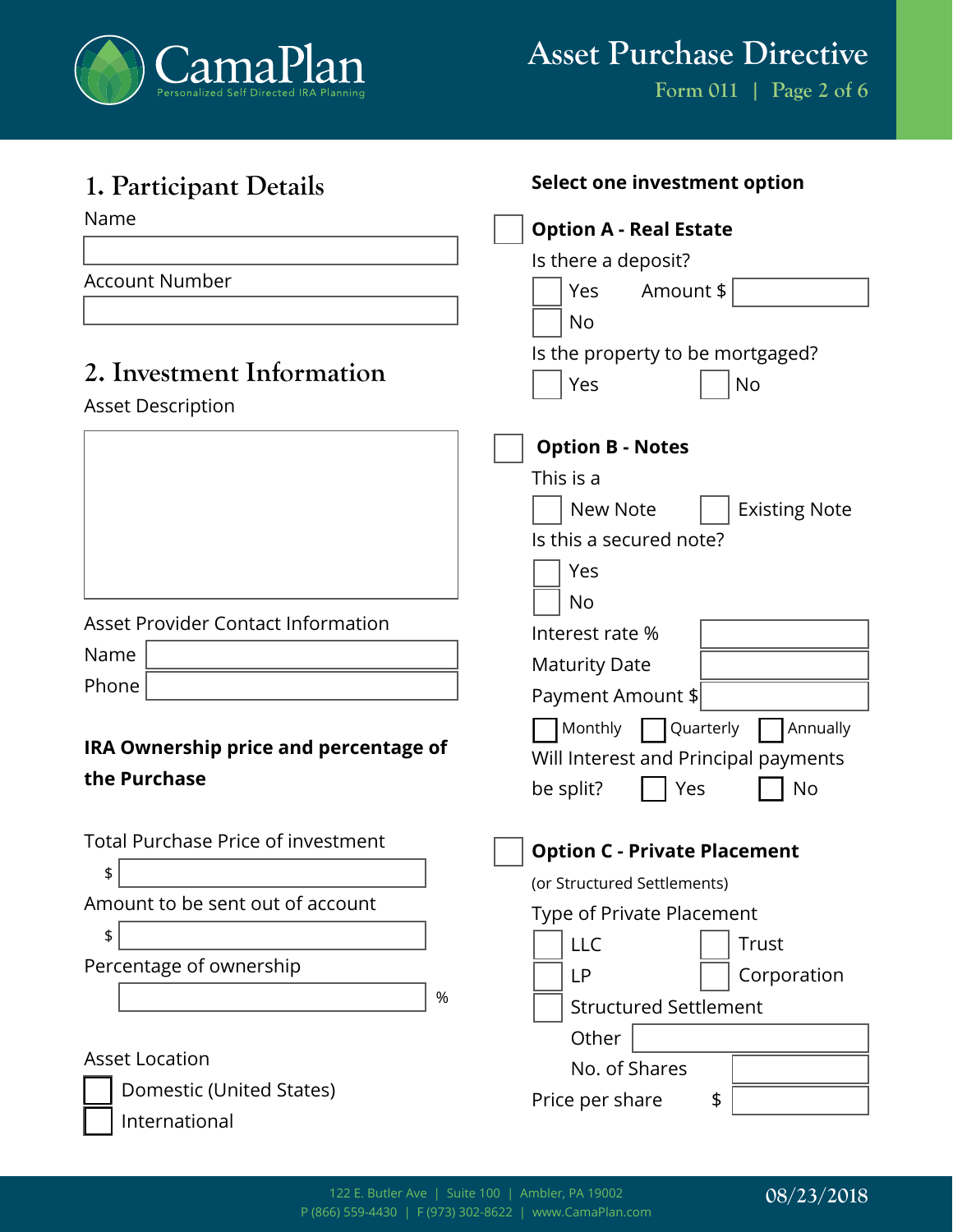

# **3. Funding the Investment**

Make check payable to:

How would you like CamaPlan to disperse funds from your account?

Select one of the following: (check, wire, or ACH)

#### Check

|                        | idhe cheen payable to:            |  |  |  |
|------------------------|-----------------------------------|--|--|--|
|                        |                                   |  |  |  |
| <b>Street</b>          |                                   |  |  |  |
| City                   |                                   |  |  |  |
| <b>State</b>           |                                   |  |  |  |
| Zip                    |                                   |  |  |  |
|                        | 2 Day* Overnight*<br>Regular Mail |  |  |  |
| Wire                   | <b>ACH</b><br>or                  |  |  |  |
| Wire/ACH Instructions: |                                   |  |  |  |
| <b>Acct Name</b>       |                                   |  |  |  |
| <b>Acct Street</b>     |                                   |  |  |  |
| <b>Acct City</b>       |                                   |  |  |  |
| <b>Acct State</b>      |                                   |  |  |  |
| Acct Zip               |                                   |  |  |  |
| <b>Bank Name</b>       |                                   |  |  |  |
| Routing/ABA No.        |                                   |  |  |  |
| Acct No.               |                                   |  |  |  |

#### \*additional charges apply

## **4. Transaction Fees**

How would you like to pay for the transaction fees associated with this asset purchase? Please select one of the following: (your account, check, credit card)



Your Account

Check

Credit Card (call the office)

(Credit card transactions will be assessed a 3.5% service charge.)

(Note: Please refer to the fee schedule on our website or contact customer service at 215-283-2868.)

# **5. Acknowledgement, Authorization & Agreement to Terms**

I recognize that this Directive is a legal document that may affect me adversely. Prior to my execution of this Directive, I acknowledge that I was given the opportunity to seek independent legal counsel regarding this Directive. By executing this Directive, I acknowledge that I have reviewed this Directive with independent legal counsel or have knowingly waived my opportunity to do so. Further, I recognize, understand and acknowledge that I have read Directive (including the Asset Purchase Disclaimer & Indemnity on the following pages) and the Asset Purchase Checklist and agree, understand and acknowledge the terms herein/therein. I am executing and delivering this Directive with full knowledge of any and all rights and obligations I may have with respect to the agreements and rights embodied herein and I authorize this Directive.

**Authorizing Purchaser's Signature**

**Date**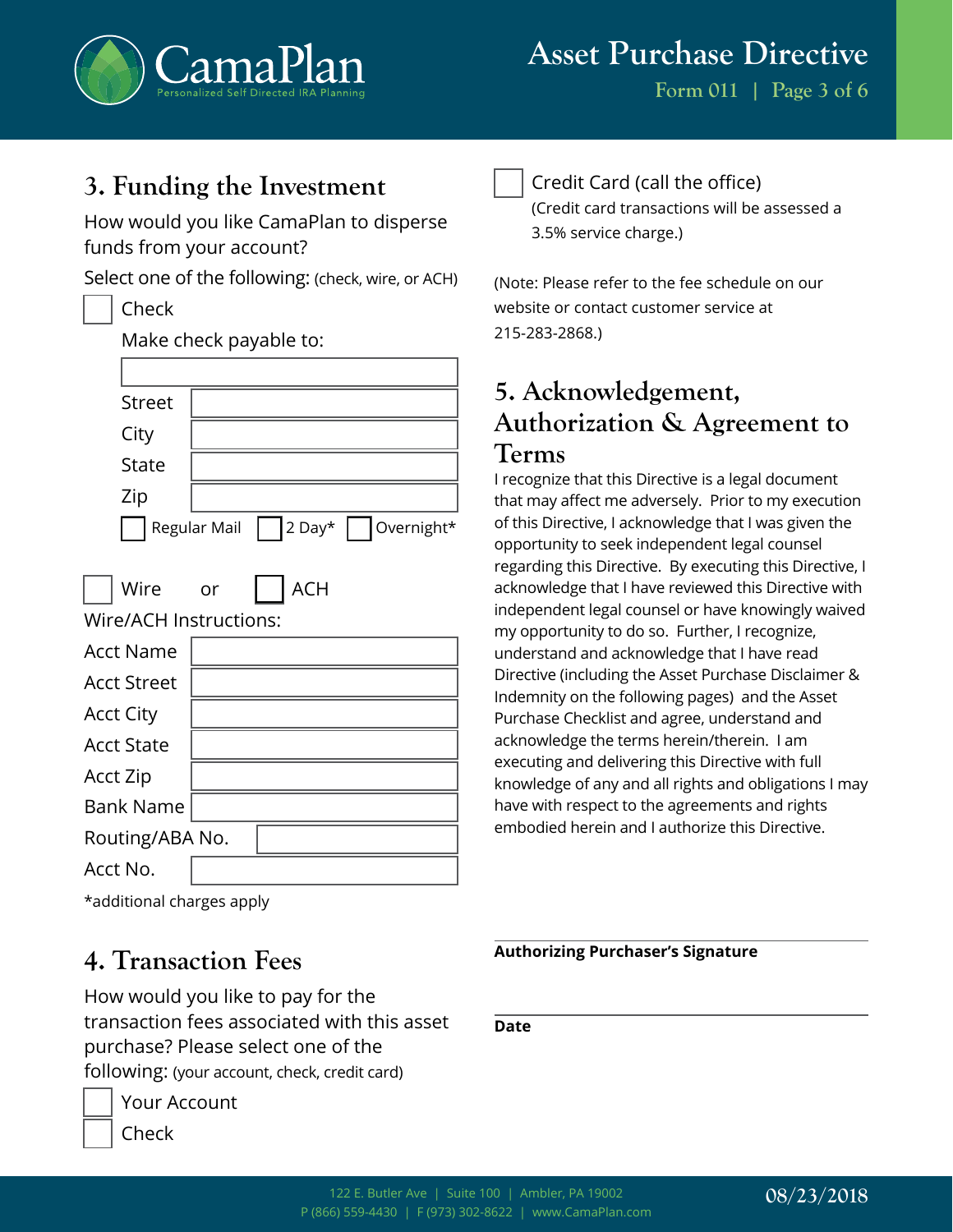

## **KEEP A COPY OF THIS DOCUMENT FOR YOUR RECORDS**

## **Asset Purchase Disclaimer & Indemnity Agreement**

This Disclaimer and Indemnity Agreement is specifically incorporated into and made part of the Asset Purchase Directive (the "Directive") and will confirm our mutual understanding and agreement regarding the proposed investment by your Account in the above named entity. Your account is referred to in this document as the "Account", regardless of whether it is a retirement account under Internal Revenue Code (the "IRC") 401, 408 or 408A, a Coverdell Education Savings Account under IRC 530, or a Health Savings Account under IRC 223, you must sign the Directive and return it to us prior to making an investment.

- **1.** I understand and confirm that I am directing CAMA Self-Directed IRA, LLC ("CamaPlan") to complete this transaction as specified above. I understand that my account with CamaPlan is self-directed, and I take complete responsibility for any investment I choose for my account, including the investment specified in this Asset Purchase Directive. I understand and agree that CamaPlan and/or the Custodian do not sell or endorse any investment products, and that they are not affiliated in any way with any investment provider. I understand that the roles of the Custodian and CamaPlan are limited, and their responsibilities do not include investment selection.
- **2.** I understand that neither the Custodian nor CamaPlan has reviewed or will review the legitimacy, appropriateness or suitability of this investment, and I certify that I have done my own due diligence investigation prior to instructing the Administrator and/or CamaPlan to make this investment for my account. I understand that neither the Custodian nor CamaPlan determine whether this investment is acceptable under the Employee Retirement Income Securities Act (ERISA), the Internal Revenue Code (IRC), or any applicable federal, state, or local laws, including securities laws. I also understand the Custodian and CamaPlan will not check with the Better Business Bureau or any other governmental or non-governmental agency to see if any complaints have been filed against the investment entity. I understand that it is my responsibility to review any investments to ensure compliance with these requirements.
- **3.** I understand that my account is subject to the provisions of Internal Revenue Code (IRC) §4975, which defines certain prohibited transactions and disqualified persons.

I understand that if this investment is an entity and the Plan Asset Regulations issued by the U.S. Department of Labor apply, the entity is disregarded for purposes of the prohibited transaction rules of IRC §4975. I understand that I am responsible for confirming that no "disqualified person" with respect to my account will benefit from this investment in any way which is prohibited by IRC §4975. I acknowledge that neither the Custodian nor CamaPlan has made or will make any determination as to whether this investment is prohibited. I certify that making this investment will not constitute a prohibited transaction and that it complies with all applicable federal, state, and local laws, regulations and requirements. I assume all responsibility and consequences if this investment becomes a prohibited transaction.

- **4.** I understand that my account is subject to the provisions of IRC §§511-514 relating to Unrelated Business Taxable Income (UBTI) of tax-exempt organizations. I understand and agree that the Custodian and CamaPlan have not provided tax advice regarding the subject of Unrelated Business Income Tax (UBIT) as a result of this investment. I understand that I will be responsible for preparing or having prepared the required IRS Form 990-T tax return and any other documents, including expenses of preparation and filing. I understand and agree that any UBIT owed must come from funds belonging to the Account. In addition all expenses associated with the preparation and filing will be paid by the Account.
- **5.** All vestings to read: CamaPlan FBO (client name) IRA or: CamaPlan FBO (Account #) IRA. Contact information and correct mailing address for this investment should be listed as follows in your records:

CamaPlan 122 E. Butler Ave, Suite 100 Ambler, PA 19002

Phone: 215-283-2868 Fax: 973-302-8622 All notices concerning the investment in the entity should be sent to CamaPlan at the above address, with a copy sent to the owner of the Account. Any questions pertaining to the Account should be referred to CamaPlan.

**6.** I understand that all payments, income, distributions or payoffs for this investment must be sent to CamaPlan, as the Administrator and Record Keeper, for the benefit of the holder of the Account. Under the Internal Revenue Code, it is not acceptable to send funds directly into the owner of the Account's (or the owner's nominee or designee) personal funds.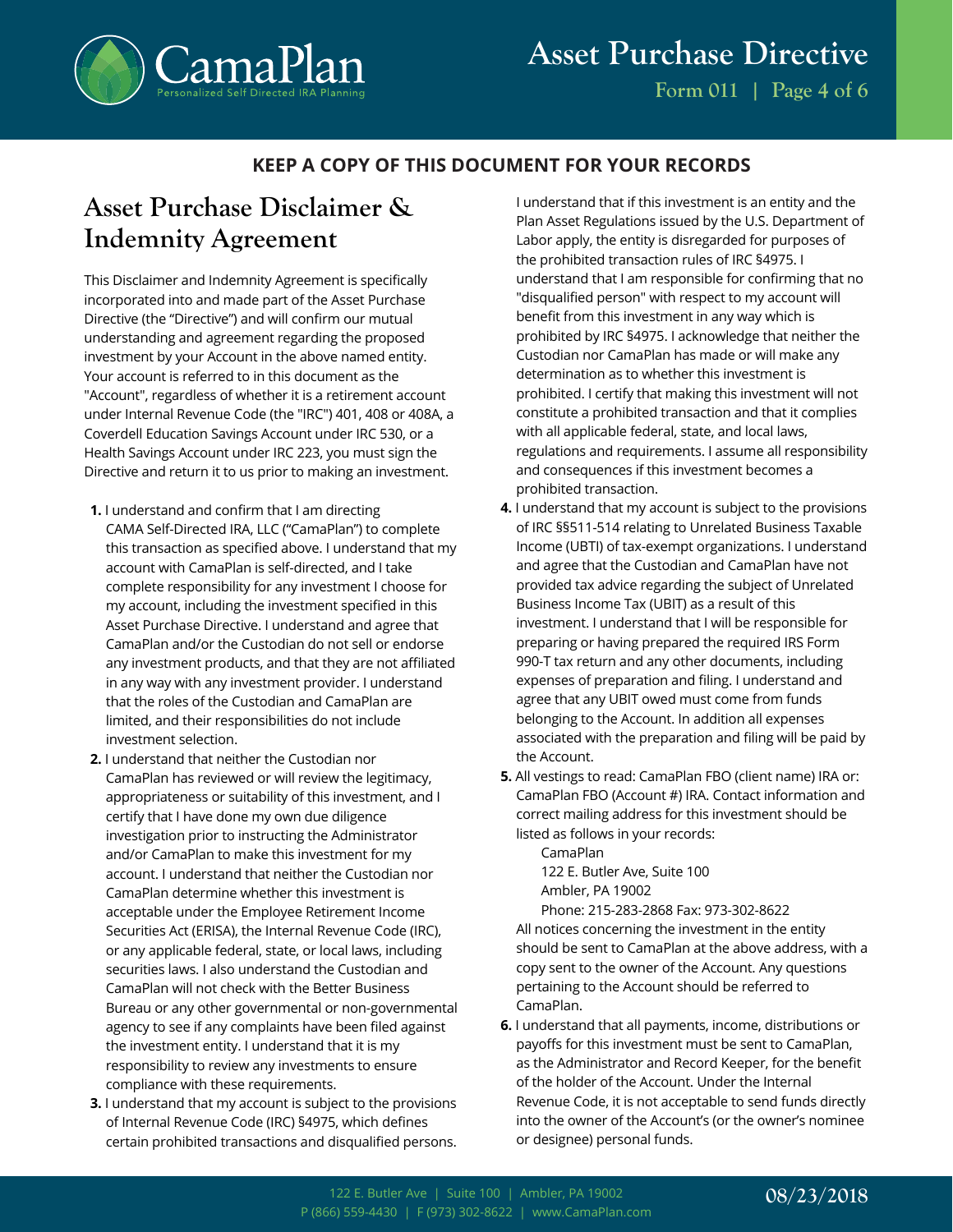

**Form 011 | Page 5 of 6**

- **7.** I understand that funds for all expenses generated to support and maintain the asset in an account needs to come from the Account (example: property taxes, mortgage payments, homeowner association dues).
- **8.** I understand that with some types of accounts there are rules for Required Minimum Distributions ("RMDs") from the Account. If I am now subject to the RMD rules in my Account, or if I will become subject to those rules during the term of this investment, I represent that I have verified either that the investment will provide income or distributions sufficient to cover each RMD, or that there are other assets in my Account or in other accounts that are sufficiently liquid (including cash) from which I will be able to withdraw my RMDs. I understand that failure to take RMDs may result in a tax penalty of 50% of the amount I should have withdrawn.
- **9.** I understand I am to provide CamaPlan with a year-end fair market value of the Account by January 15th of each year, in a form acceptable to CamaPlan. CamaPlan, acting on behalf of the Custodian, is required to send to the owner of the Account a year end account statement by January 31st each year showing the value as of December 31st of the prior year. This valuation information is also reported to the IRS on Form 5498. The fair market value information is needed in order to complete that reporting.
- **10.** I understand that in the event of a change with the investment ownership, for example, the death of the owner of the account owner, distribution of asset, conversion, or a divorce of the holder of the account, the new account holder will be responsible for change to the title of investment, notifying CamaPlan and providing CamaPlan with updated documents.
- **11.** I understand that the Account is a separate entity and I have no right to sign on behalf of the Account, or to sign for the Custodian or CamaPlan (i.e, the Administrator and/or the Record Keeper). CamaPlan may request that you initial the documents as verification of approval.
- **12.** I understand the owner of the Account may not personally guarantee on behalf of the Account any indebtedness of the investment to a third party nor may the owner of the Account guarantee any indebtedness of the Account to the entity.
- **13.** 1 understand that in processing this transaction the Custodian and CamaPlan are only acting as my agent. I agree that the Custodian and CamaPlan will not be liable for any investment losses sustained by me or my account as a result of this transaction. I agree to indemnify and hold harmless the Custodian and CamaPlan (as the Administrator and/or Record Keeper) any and all claims, damages, liability, actions, costs,

expenses (including reasonable attorneys' fees) and any loss to my account as a result of any action taken in connection with this investment transaction.

- **14.** Because of federal privacy laws, CamaPlan is not able to answer third party inquiries about the Account unless the owner of the Account has filed with CamaPlan an Interested Party Designation or Limited Power of Attorney, with the signature(s) either notarized or Medallion Guaranteed, giving the person making the inquiry authority to obtain information on the Account.
- **15.** I understand that CamaPlan's EIN can only be used for interest or dividend payments. If an EIN is needed for any reason other than dividend or interest payments, I will be required to procure an EIN for my IRA. I also understand my social security number cannot be used for account reporting.
- **16.** I understand that the Custodian and CamaPlan shall have no duty other than to follow my written instructions, and shall be under no duty to question said instructions and shall not be liable for any investment losses sustained under any circumstances. By performing services under this Directive, the Custodian and CamaPlan are acting solely as my agent, and nothing in this Directive shall be construed as conferring fiduciary status on the Custodian or on CamaPlan. I agree to indemnify and hold harmless the Custodian and CamaPlan from any and all claims, damages, liability, actions, costs, expenses (including reasonable attorney's fees) and any loss to the Custodial Account, to me or to my beneficiary(ies) as a result of any action taken (or omitted to be taken) pursuant to and/or in connection with any investment transaction directed by me or my investment advisor or resolution from serving as the Custodial or CamaPlan, including without limitation, claims, damages, liability, actions and losses asserted by the me or my beneficiary(ies).
- **17.** I acknowledge and agree that all claims and disputes of every type and nature between or among myself and CamaPlan, including but not limited to claims in contract, tort, common law or alleged statutory violations, shall be submitted to binding arbitration pursuant to all applicable rules of the American Arbitration Association. Additionally, I agree that whether a claim or dispute is subject to arbitration shall be submitted to binding arbitration pursuant to all applicable rules of the American Arbitration Association. I further acknowledge and agree that this Directive (including the Asset Purchase Disclaimer & Indemnity) shall be governed by and construed in accordance with the laws of the Commonwealth of Pennsylvania and all proceedings will take place in Montgomery County,